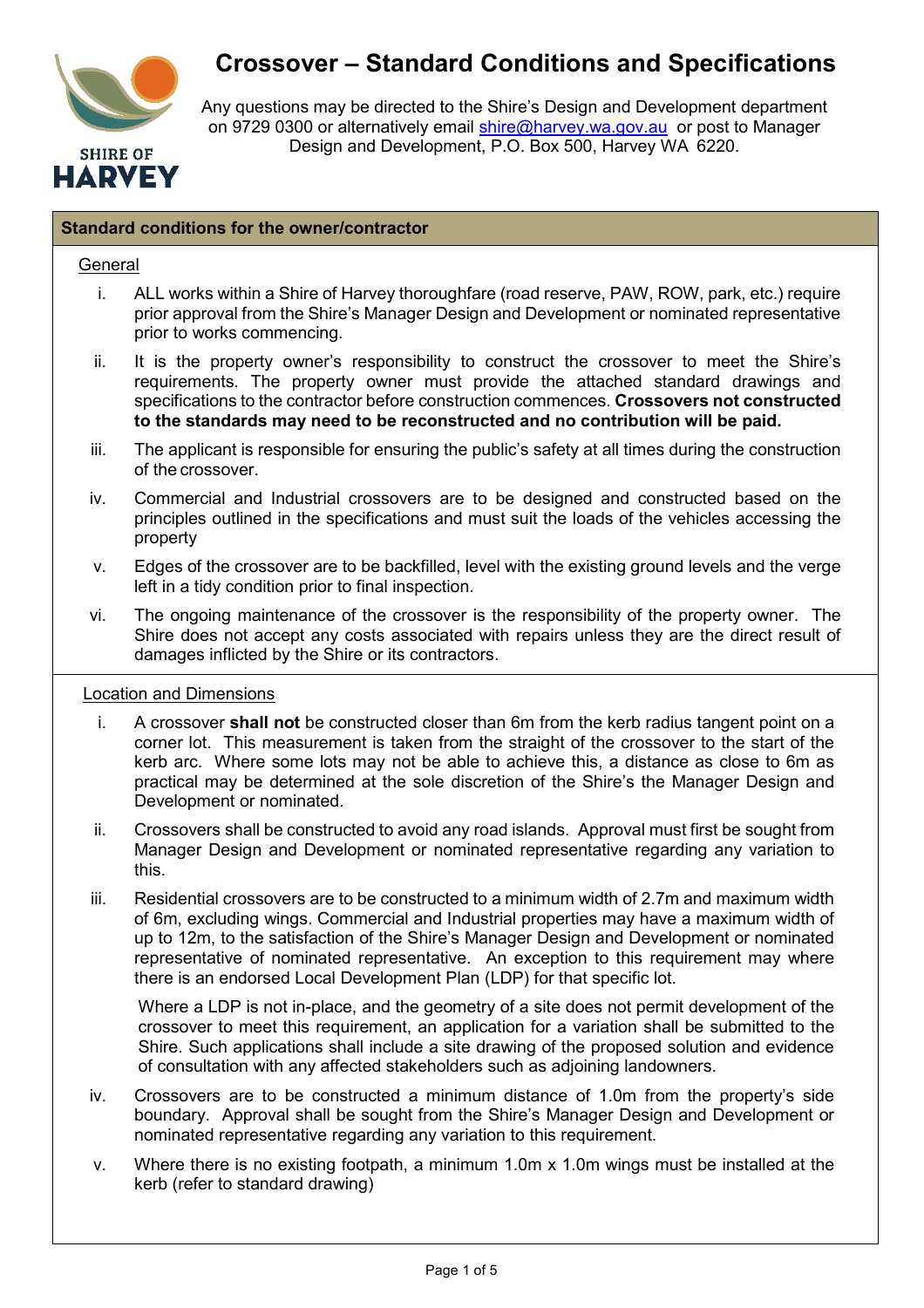- vi. Multiple crossovers for residential properties will only be approved where the R-coding is less than R30, and it does not cover greater than 50% of the verge frontage of the property. The total aggregate of multiple crossovers is to be no greater than 9m.
- vii. The crossover must be located so as not to interfere with any public utilities i.e. telecommunication pits, sewer pits, pram ramps or drainage structures. The crossover is to be no closer than 0.5m to power, lights, water utilities, side entry pits and pram ramps; and 2.0m from any verge trees.

Any required relocation or alteration to existing services shall be at the owner's full expense and shall only be undertaken by the relevant responsible authority subject to their approval.

viii. Crossovers abutting Main Roads i.e. roads under the care, control and management of Main Roads WA require their approval (Ph. 9724 5600).

#### Levels

i. As outlined in the attached standard drawings, all proposed crossover and internal driveway levels and gradients shall comply with both the Australian Standard AS/NZS2890.1:2004 and Shire requirements. The required gradients must not be exceeded without prior approval from the Shire's Manager Design and Development or nominated representative.

Verge levels **must not** be altered without prior approval from Shire's Manager Design and Development or nominated representative.

## Footpaths

Where residential crossovers are to be constructed across existing footpaths the following requirements shall be adhered to at all times:

- i. Existing path MUST remain undisturbed and the driveway constructed to match the existing levels of the path.
- ii. Where the existing footpath requires upgrading, consult with Shire's Manager Design and Development or nominated representative prior to removing path. Reinstate all gaps with concrete, minimum 100mm thick, to provide a smooth transition from the slab footpath to the driveway. Maximum path grade is 1:14.
- iii. Steps and lips in paths are not acceptable.
- iv. Transitions from a crossover to existing footpaths shall be to a maximum grade of 1:14 and ensure that no trip hazards are present.

For commercial or industrial properties, the path will be required to be strengthened to cater for the types of vehicles.

#### Kerbing

- i. Mountable kerbing must be installed across the crossover entrance for all residential properties.
- ii. When there is an existing barrier or semi-mountable kerb it is to be removed and replaced with a mountable kerb.
- iii. There must be a smooth transition from the existing kerb to the new mountable kerb.
- iv. The road surface in front of the crossover must be cut using a pavement saw to ensure a clean edge seal at the kerb join.

Only flush kerbing is to be used on the verge.

#### Storm-water

Storm-water falling on a driveway within private property shall be retained within that lot by means of soaking and/or storage with a capacity of:

- i. 1m3 per 100m2 of impervious surface area Australind, Binningup, Myalup (i.e. sandy sites);
- ii. 1m3 per 65m2 of impervious area Harvey, Brunswick, Cookernup (i.e. clay sites); or
- iii. 1m3 per 65m2 of impervious area Commercial & Industrial;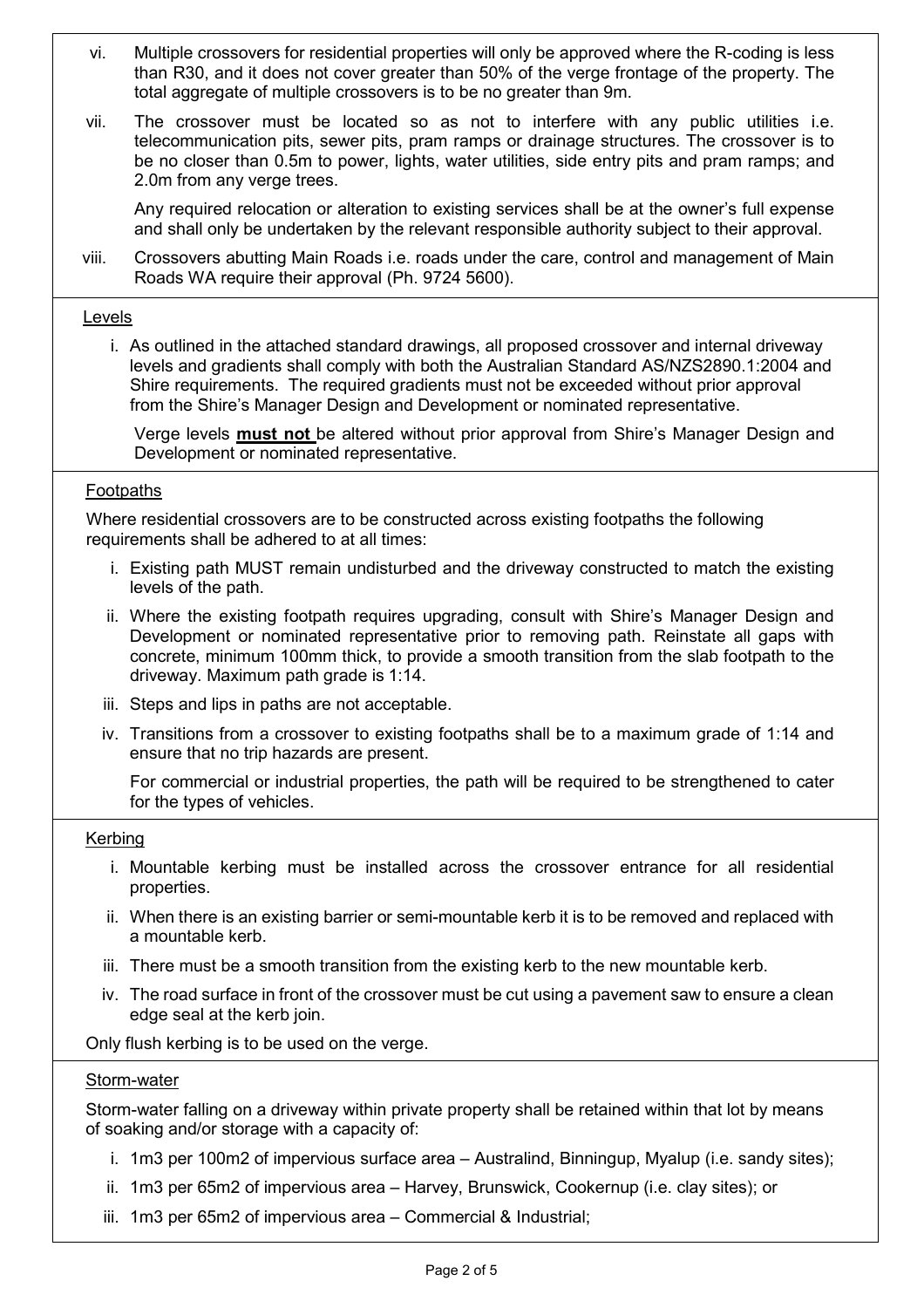## Open Drains

- i. No open drainage (including channels and swale drains) within the road reserve is to be backfilled during the construction of a crossover.
- ii. Where a crossover traverses an open drain and is constructed in accordance with the Shires standard requirements, the contribution available will be as per the Shire's Open Drain Contribution.
- iii. Where a culvert and headwall design is proposed, the size must adequately cater for the flow of water. The Shire's Manager Design and Development or nominated representative will provide assistance with selecting the appropriate pipe size for the drain.
- iv. A Structural Engineer will be required to sign off on the design for the drain crossing, prior to those plans being submitted to the Shire.
- v. Where a crossover traverses a Harvey Water or Water Corporation open drain, the property owner must also seek approval from these authorities prior to construction. Written confirmation of this must be forwarded to Shire's Manager Design and Development.
- vi. Once installed it is the responsibility of the property owner to take undertake regular maintenance to keep drainage pipes clear.
- vii. Due to the large varying drains and environments throughout the Shire, standard drawings are not available. Each crossover must be assessed on a case by case basis.
- viii. Inspections of the crossover and drain crossing may be performed prior, during and post construction. The Shire must be kept updated of the construction schedule through the duration of the project. Failure to do so may result in the requirement for re-construction or ineligibility for crossover contribution.

## **Street Trees**

No street trees shall be removed without prior approval from the Shire's Manager Parks Services.

**Storage of Caravans, Boast or Trailers** 

Ancillary vehicles such as caravans, boats & trailers shall be located entirely within private property.

# **Specifications - Urban**

## **Concrete**

- i. Minimum depth 100mm;
- ii. Strength 32 MPa;
- iii. Compacted bedding sand on a suitable subgrade, 7 blows on penetrometer test;
- iv. 12mm thick expansion joints to be installed at property boundary and along kerb.

#### Bitumen or Spray Seal

- i. Minimum 150mm compacted gravel base-course on a suitable subgrade, 7 blows on penetrometer test;
- ii. Waterboard gravel retained in kerb or boards;
- iii. Two coat seal;

**Note**: Not recommended for areas of high vehicle stresses (i.e. heavy turning).

## Asphalt

- i. Minimum 150mm compacted gravel base-course on a suitable subgrade, 7 blows on penetrometer test;
- ii. 25mm thick of AC7 asphalt or 30mm thick gravel-pave asphalt on primer seal.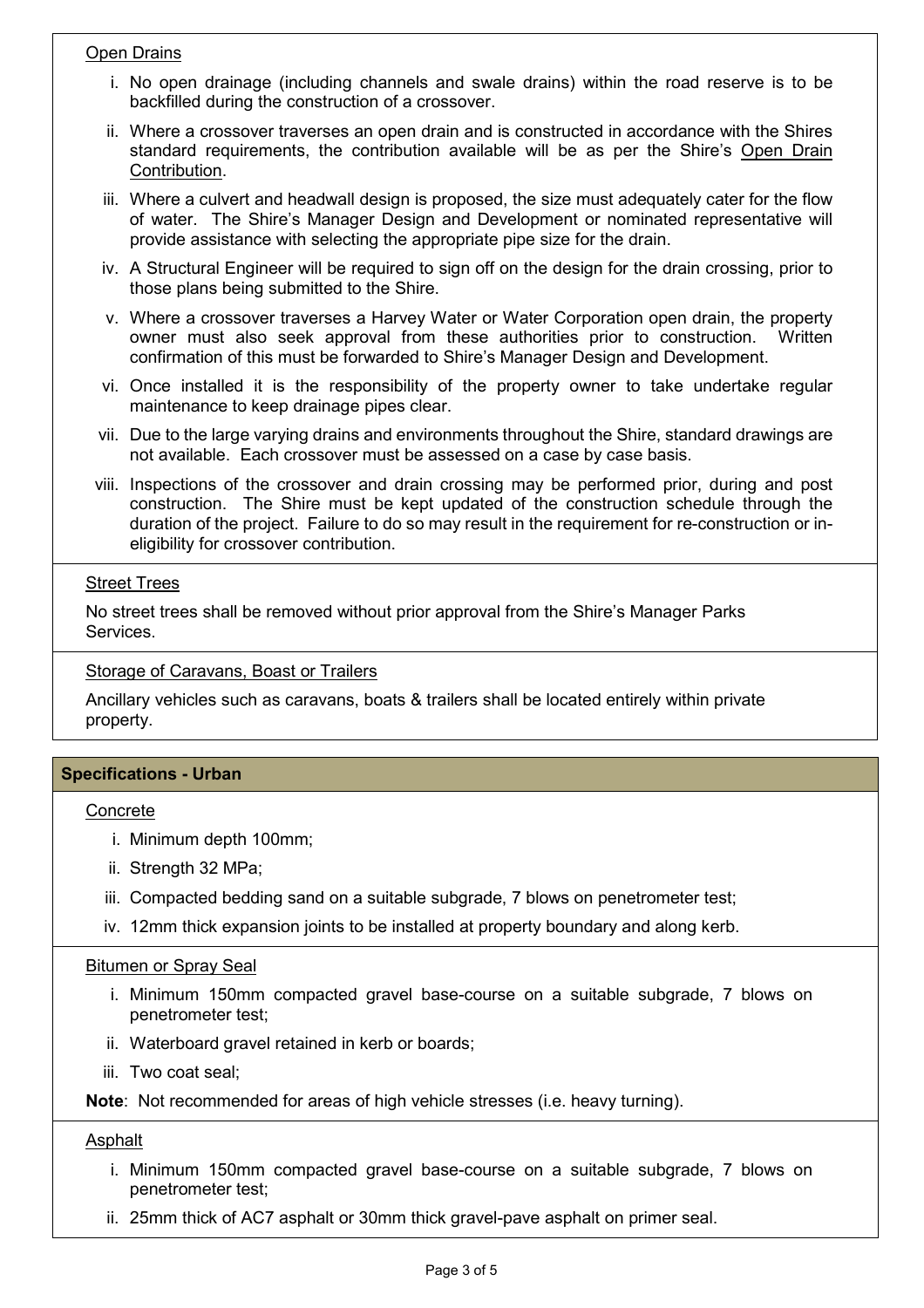# Paving

- i. Minimum 60mm (depth) heavy driveway grade pavers;
- ii. Compacted sand base, minimum 150mm to standard 9 blows on penetrometer test;
- iii. 100mm depth concrete edge retaining for full width of edge bricks/blocks.

# Poured Limestone

- i. Minimum depth 125mm;
- ii. Reinforced, Strength 32MPa;
- iii. Compacted sand base to standard 7 blows on penetrometer test.

# **Specifications - Rural**

Any of the following surface types are acceptable:

- ix. Gravel 150mm thick compacted;
- x. Bitumen or Spray Seal (as per urban specifications);
- xi. Asphalt (as per urban specifications).

**Note**: Where a crossover is proposed off a sealed road, the crossover shall also be sealed.

If the crossover traverses an open drain and is constructed in accordance with the Shire's standard requirements, the contribution available will be as per the Shire's Open Drain Contribution. If no open drain is present, a standard Urban Contribution will apply.

No contribution will be paid for the construction of crossovers on non-rateable properties.

# **Specifications – Commercial & Industrial**

## Concrete

- i. Minimum depth 150mm;
- ii. Strength 32 MPa;
- iii. Compacted bedding sand on a suitable subgrade, 7 blows on penetrometer test;
- iv. 12mm thick expansion joints to be installed at property boundary and along kerb.

## Asphalt

- i. Minimum 200mm compacted gravel base-course on a suitable subgrade, 7 blows on penetrometer test;
- ii. 30mm thick of AC10 asphalt.

#### Paving

- i. 150mm compacted limestone sub-base with 30mm compacted screeding sand;
- ii. 76mm thick clay or concrete pavers;
- iii. 100mm depth concrete edge retaining for full width of edge bricks.

**Note:** Brick Paving is not acceptable on industrial crossovers with truck movements.

**Note:** Due to the large scope of businesses and environments standard drawings are not available. Each crossover must be designed and assessed on a case by case basis.